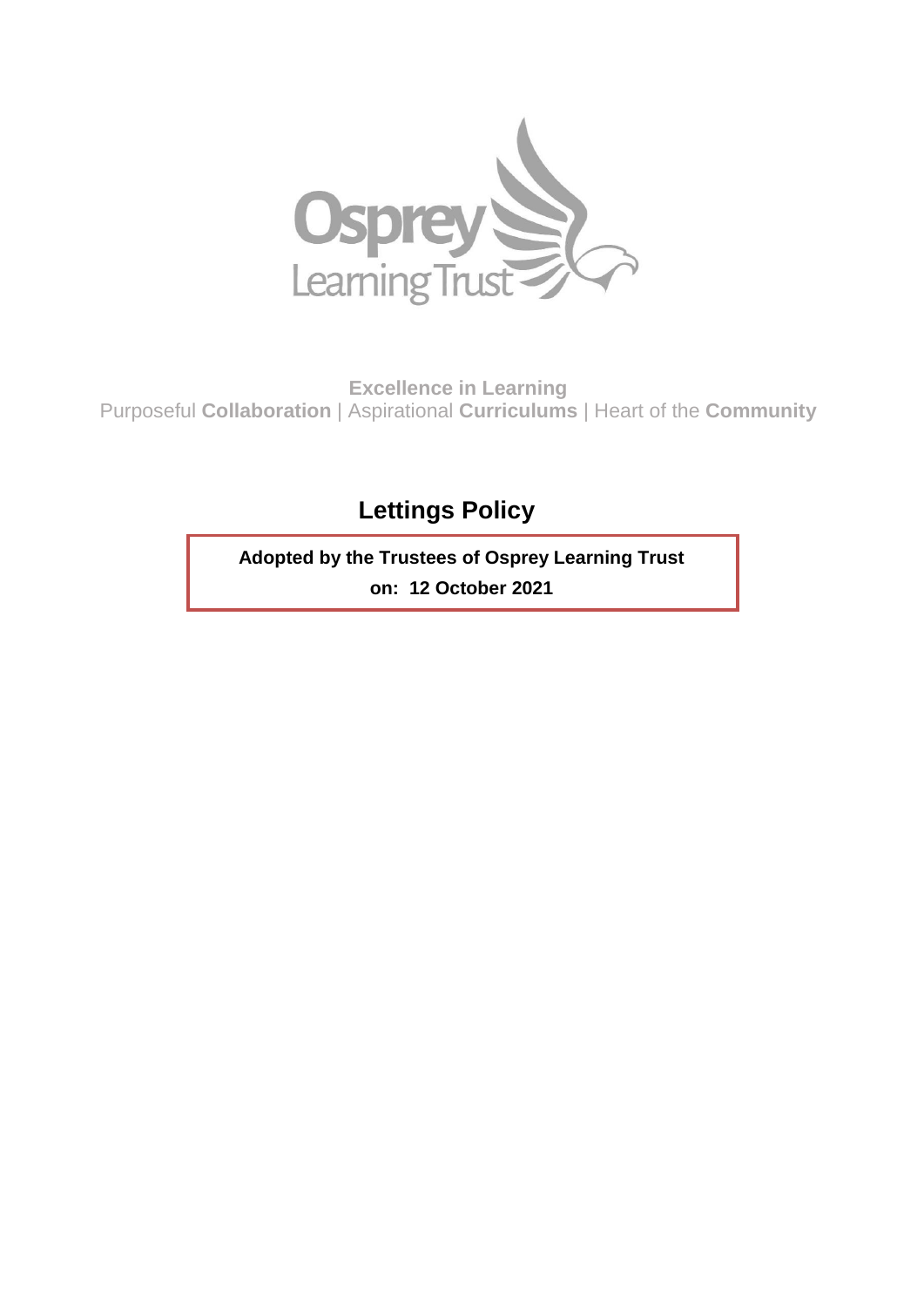# **1. Scope**

The Trustees recognise that the Trust premises and equipment represent a significant public investment, are a valuable community resource and thus the need for it to be fully utilised. This policy covers the hire of Trust premises and equipment to individuals, organisations and businesses.

The aim of this policy is to:

- 1. safeguard Trust premises and equipment;
- 2. maximise the use of Trust premises and equipment;
- 3. ensure that minimum disruption occurs to the education of the students within the Trust and members of staff working therein;
- 4. ensure that the lettings are not subsidised by the Trust;
- 5. whilst the trust intention is to offer facilities that actively support the community that must ensure this is in a manner that protects the reputation of the trust schools and contributes to the trust board's agreed financial objectives.

### **2. Requirements**

### **Primary Use**

While lettings income helps support the Trust's budget, the Trust wishes to ensure that the primary use of its premises and equipment is for educational purposes. The following groups of users are shown in their order of priority in the event of a dual request for usage.

### **Statutory Users**

Usage laid down by statute will not be frequent but must be accommodated and at a rate to recover costs.

Examples of statutory users include:

- Parish or Parochial Church Councils:
- Returning Officers in respect of parliamentary, local and European elections.

The charging of a rent to statutory users is prohibited by law although any specific costs associated with the letting may be charged, for example:

- additional cleaning and caretaking outside normal contract hours;
- additional caretaker presence for security purposes, but only if necessary and incurred;
- the costs of lighting and heating the school if it has been used only for such statutory purposes and closed to pupils.

### **Designated Users**

These are users linked to the provision of education. They should have priority of access except where a clash with statutory usage cannot be avoided. They should not be charged a higher fee than that which allows Trustees to recover the costs of providing the facilities.

Examples of designated users include:

- PTAs:
- School staff activities:
- Adult education programmes;
- Duke of Edinburgh Award scheme.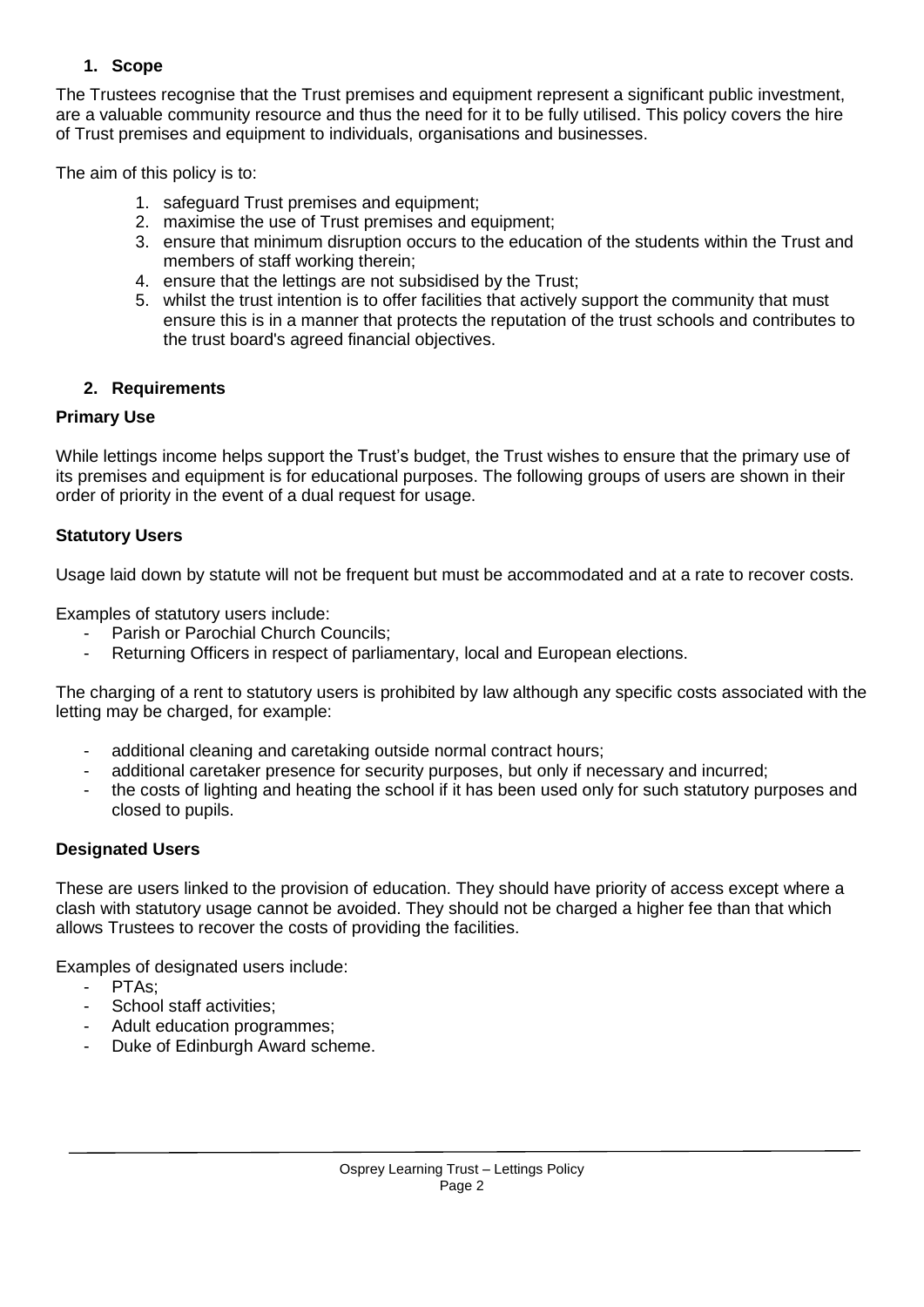# **Private Users**

Charges will be set and priority accorded within the Trustees' local lettings policy. Examples of private users include:

- Private individuals:
- Businesses:
- Charities:
- Local associations and guilds.

- Any organisation or individual may apply to use the Trusts facilities, but it shall be Trust's discretion to accept or reject the application. Local organisations shall take precedence.

### **3. Changes to the Policy**

No member of staff is allowed to amend this policy or the terms and conditions for the hire of premises or equipment without formal written referral to the Finance Committee and the Board of Trustees for approval before so doing.

### **4. Applications for Use**

In accordance with the directions set out in this policy, the Principal/Headteacher, in conjunction with a member of the Trust Executive Team (CEO/CFO/COO) have been granted delegated authority by the Trustees to accept applications for the hire of premises and equipment. The Principal/Headteacher, in conjunction with a member of the Trust Executive Team (CEO/CFO/COO) will take into account the nature of the event in terms of its suitability.

The Trust reserves the right to:

- refuse an application without giving a reason;
- have a representative present at any function;
- terminate an activity not properly conducted.

The Principal/Headteacher, in conjunction with a member of the Trust Executive Team (CEO/CFO/COO) shall arrange for a list of approved organisations to be maintained. The Principal/Headteacher, in conjunction with a member of the Trust Executive Team (CEO/CFO/COO) can refer all applications for use of a sensitive nature to the Trustees for approval.

All applications for the hire of premises and equipment shall be made using the prescribed form. All hirers must complete a letting hire agreement and are to receive a copy of the conditions of hire. The hire agreement is a contract which the Trust may enforce in the event of a breach of the conditions. Application forms shall be submitted at least 2 weeks before the hire date or 4 weeks before the hire date in respect of a block booking.

### **5. Scale of Charges**

The following principles have been adopted in determining the scale of fees and charges. The current level of fees and charges are set out in the Appendices. The minimum hire period in respect of any one date is 1 hour. Bookings must run to time and include a get in/get out period either side of the booking to ensure adequate checks/cleaning can take place. Discounts may be granted at the discretion of the Trust Board.

VAT will be applied to all transactions at the prescribed rate where appropriate.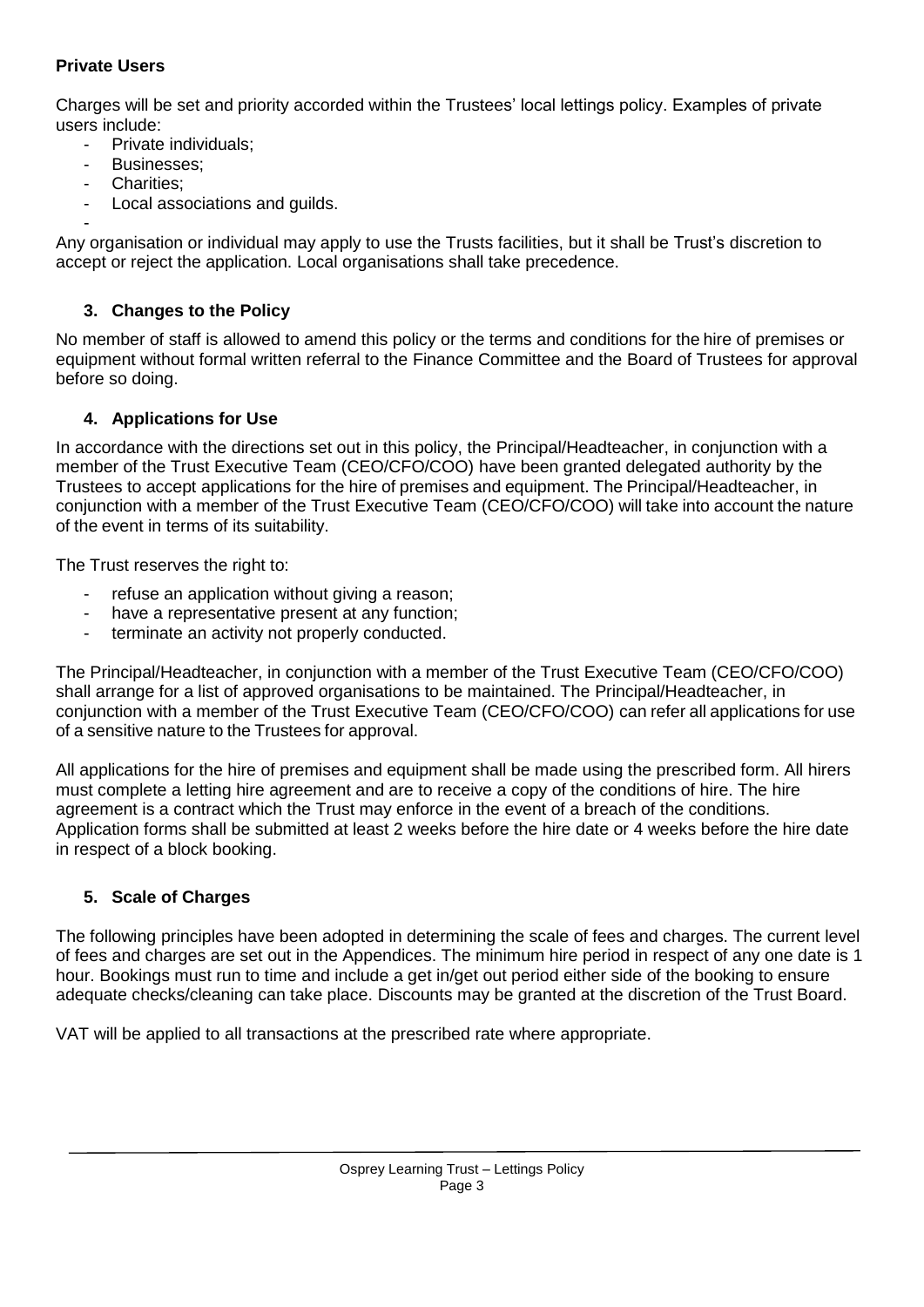# **6. Health, Safety & Welfare**

The hirer undertakes to ensure that the health, safety and welfare of those using the school premises and equipment during the period of hire is maintained. The hirer will, therefore, be required to carry out their own risk assessments in respect of the premises or equipment hired and to take such steps as are required to mitigate any risks identified.

These may include:

- the provision of information or training to attendees in the use of facilities or equipment;
- the purchase of protective clothing and protective equipment;
- additional insurances above those maintained by the school for the protection of persons on its premises.

The hirer shall acquaint themselves with the schools Fire and Safety regulations including the use of fire extinguishers. They shall carry out their own fire drills and organise their own fire procedure.

The hirer shall provide their own first aid equipment and trained personnel.

The hirer undertakes to report to the school any hazards noted during the hire period.

The hirer shall only bring mains powered electrical equipment onto the premises only where it has a valid test and inspection certificate. The certificate should be no more than one year old for earthed equipment and less than 4 years old for double insulated equipment.

The hirer will not have access to the school's telephones. Instead hirers should have their own mobile phones in the event of an emergency. Should an emergency occur the hirer shall contact the duty caretaker either at the school or via mobile phone.

Smoking is not permitted anywhere on any Trust land; this includes the use of e-cigarettes.

Animals other than guide dogs are not permitted on Trust grounds except with the prior approval of the Trust Executive Team (CEO/CFO/COO) at the time of application.

No combustible materials must be brought onto school grounds except with the prior approval of the Trust Executive Team (CEO/CFO/COO) at the time of application.

The hirer must ensure that noise levels are kept to an acceptable level, before, during and after their letting. Consideration for neighbours within the local residential area.

The hirer must consider availability of parking. Parking needs to be lawful and needs to take into consideration local residents etc.

# **7. Licenses**

There are a variety of licenses that may be required for different types of function. The onus is on the hirer to find out which are necessary and inform the school prior to the event taking place. The hirer undertakes to indemnify the school against any action brought about by failure to obtain the necessary licence(s). These may include:

- Theatre:
- Copyright/royalty;
- Alcohol:
- Cinematography;
- Music, singing and dancing.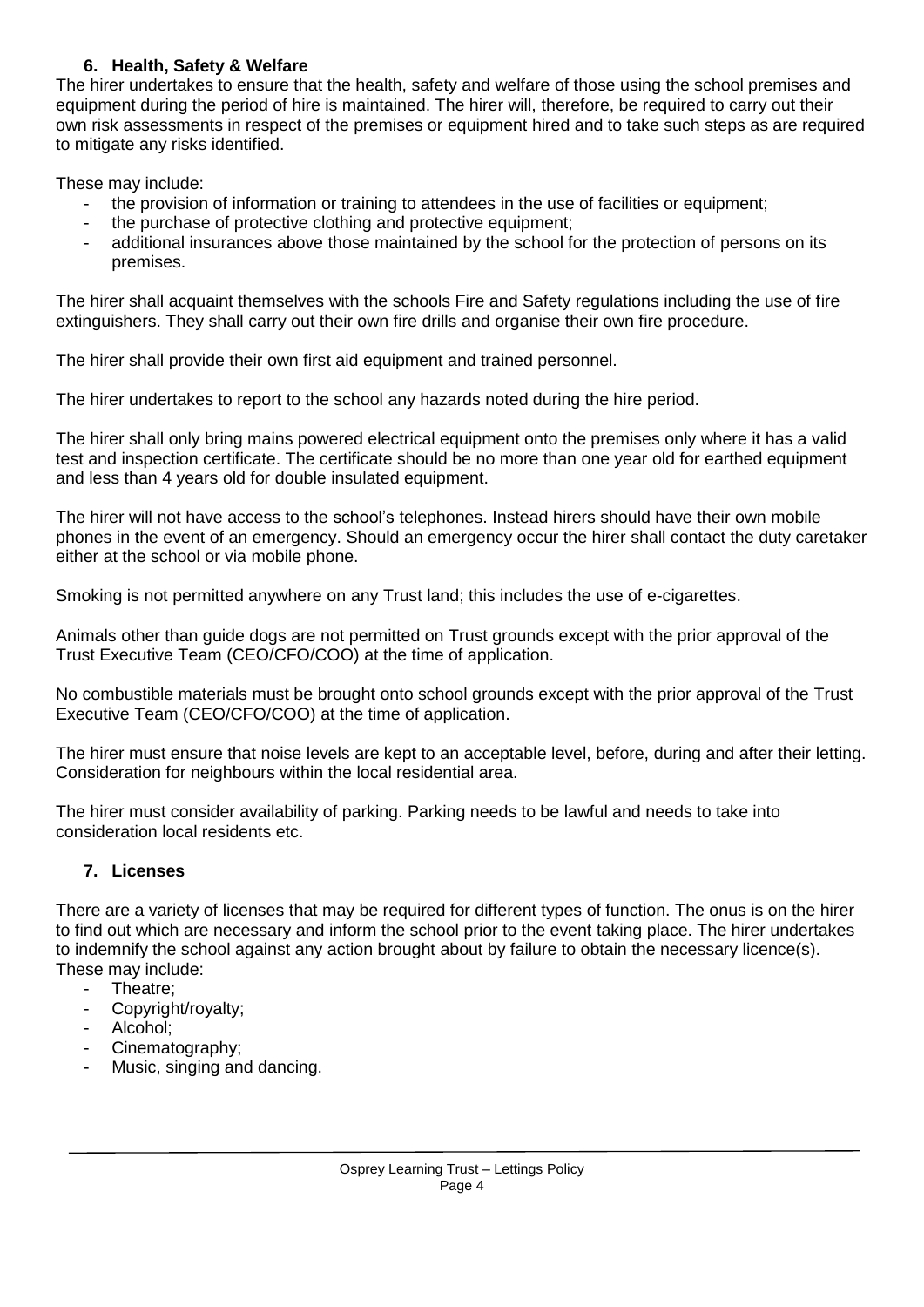# **8. Insurance**

Applications to hire school premises or equipment shall be considered as to their effect on the Trust insurance policy. The Trust Executive Team may have to contact the Trust insurers where the extent of insurance cover for the event type is unclear.

The hirer shall be recharged in respect of any additional insurance costs associated with the event.

Require users to hold own public liability insurance no less than £5 million.

# **9. Alcohol**

Applications to let premises where alcohol is to be served shall require the approval of the Finance Committee of the Trust Board. The sale of alcohol requires a license. The hirer undertakes to remove unconsumed liquor, bottles, glasses etc. from the premises once the hire period has ended.

### **10. Payment**

Payment for the hire of premises and equipment for a single session shall be made in full in advance at the time of application (cash, cheque or bank transfer) and an official receipt will be issued. Deposits are acceptable where the organisations or individuals are deemed credit worthy and where the total cost is in excess of £50.

Payments in respect of block booking hire will be invoiced by debtor account at periods not exceeding one school term.

The Trust Executive Team (CEO/CFO/COO) may require an additional refundable deposit over and above the general hire charge as security against the loss or damage to premises or equipment or there being left in an unacceptable condition necessitating additional costs for cleaning, repair etc.

### **11. Cancellations**

Cancellations should be made in writing or emailed at least 24 hours before the proposed first day of hire. No charge will be made if such notice is given or if the Trust Executive Team (CEO/CFO/COO), approval to waive the charge is given bearing in mind the reason for cancellation. The Trust will, however, seek to recover any cost incurred which is directly attributable to the hire of the premises or equipment should the hirer cancel the agreement in advance of the hire date.

Should the Trust find it necessary to cancel the booking as much notice will be given as possible, generally not less than 24 hours. Alternative accommodation will be offered where possible. If this is not possible a full refund will be made. The Trust accepts no liability in respect of any additional costs incurred by the hirer.

### **12. Security Arrangements**

While it may not be necessary to maintain a caretaking presence when premises are let, the Trust reserves the right to do so. Any costs associated with maintaining this presence will be payable by the hirer. The exact arrangements for the security of premises and equipment will be negotiated on an individual basis and the arrangements recorded for the record.

### **13. Cleanliness and Tidiness**

Premises and equipment must be left in a clean and tidy condition with any furniture used returned to its original location.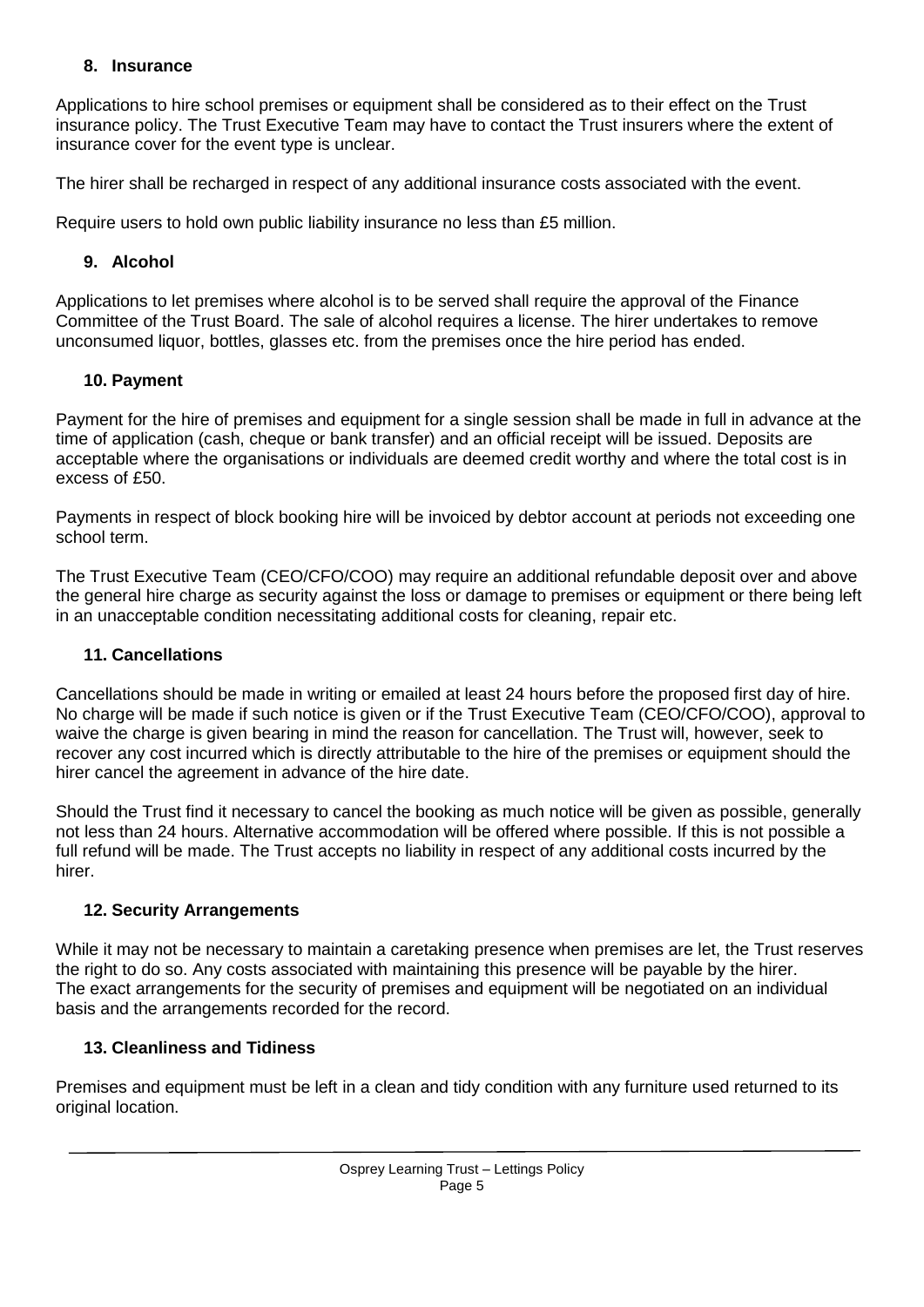# **14. Damage**

Any damage caused to Trust property will be the responsibility of the hirer. The hirer shall discuss the damage with the School and notify the Trust and it shall either be replaced or repaired to the satisfaction of the Trust with all costs being met by the hirer.

# **15. General Indemnification**

The hirer shall indemnify the Trust against any claim arising out of the death, bodily injury, loss or damage to a person or property caused by the negligence of the hirer or any other person using the premises with the permission of the hirer.

### **16. Review of the Policy**

The Trustees will review the policy annually alongside the scale of hire charges for the forthcoming year.

### **Amendment Record**

| <b>VERSION#</b> | <b>DATE</b> | <b>BY</b>       | <b>NATURE OF CHANGE</b>                                                                |
|-----------------|-------------|-----------------|----------------------------------------------------------------------------------------|
|                 | 17/01/2020  | S Deeming       | Policy amendment to include all<br>Trust schools and TES                               |
| $\mathcal{P}$   | 22/06/2021  | S Deeming       | Changes to terminology and<br>addition to facilities at Kenn/Kenton<br>and Cockwood    |
| 3               | 06/09/2021  | S Deeming       | Amendment to evening and<br>weekend bookings.                                          |
| 4               | 05/05/2022  | <b>G</b> Willis | Amend contact email address and<br>phone number for lettings from<br>schools to Trust. |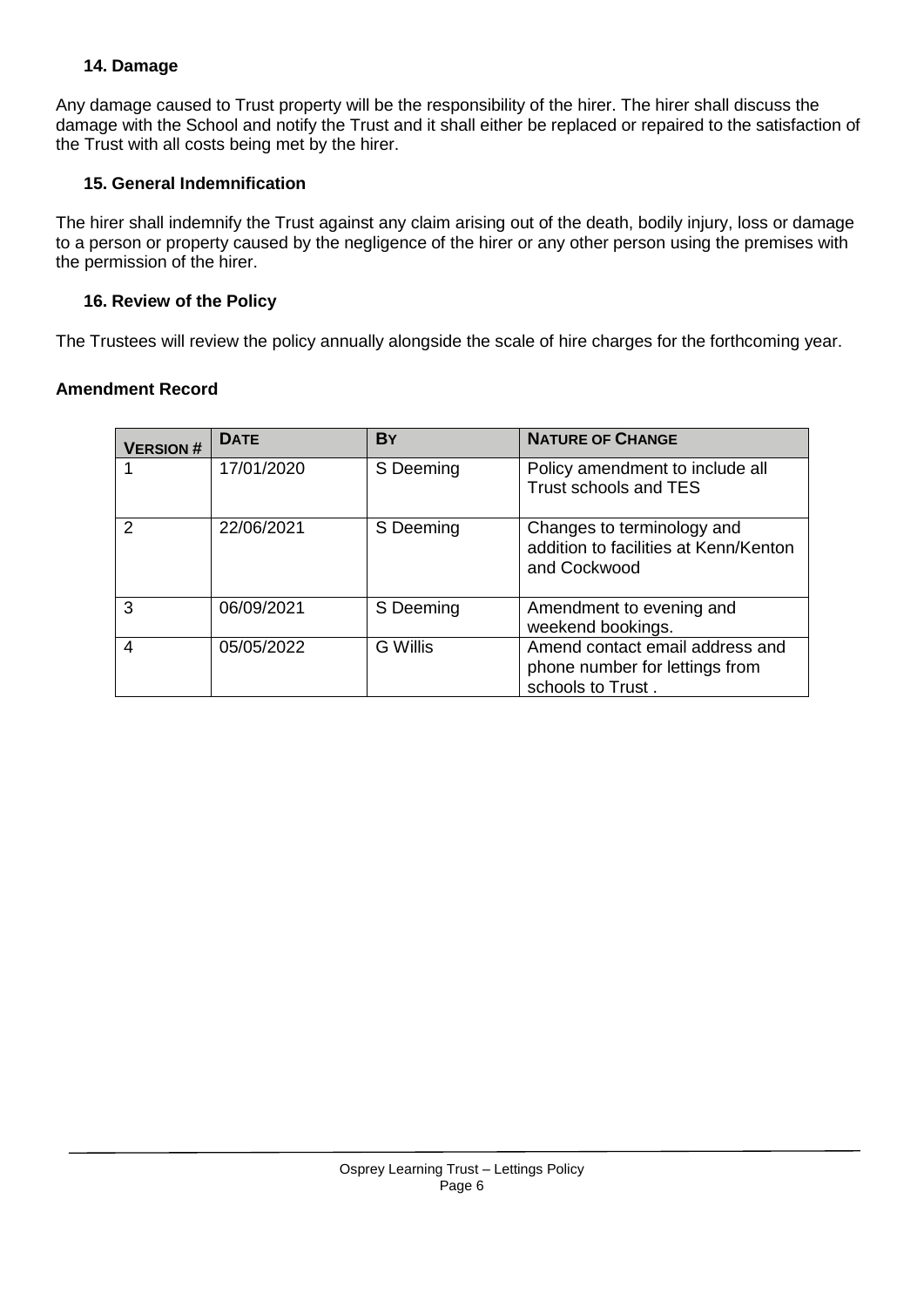# APPENDIX A – Teignmouth Community School, Exeter Road

# **Teignmouth Community School, Exeter Road**

# **Scale of Lettings, Fees and Charges**

Standard rates for the hire of rooms and facilities are listed below:

Theatre (inc. caretakers, cleaners and technician) - £88 per hour Dance Studio - £35 per hour Drama Studio - £35 per hour Classroom - £15 per hour Foyer (alone) - £25 per hour Catering Kitchen - £30 per hour Carpark - £20 per hour

Evening and weekend bookings may incur an additional cost for caretaking. For caretaker attendance during non-school hours an additional cost may be charged per caretaker hour. The costs for a Monday – Saturday booking £20ph and for Sunday and Bank Holiday bookings £25ph. For additional cleaning £13 may be charged per cleaner per hour.

**VAT** is somewhat complicated but, as a general guide, classrooms are exempt but VAT must be charged on specialist equipment. VAT is charged on all sporting facilities – except when a single booking and payment is made for regular training or match sessions of at least 10 sessions, with no more than two weeks between each session (VAT may become due, therefore, if a match cancellation is made.)

# **Conditions of use**

The use of school accommodation is subject to the terms and conditions applicable to property owned by Devon County Council, details of which are attached. In particular, attention is drawn to the following arrangements.

- A 20% deposit may be required to secure the booking, and the full amount paid within 28 days of being invoiced. For a single event or commercial lettings, the full amount will be required in advance. For a regular, weekly booking, the invoice will be issued during each term.
- In the event of a cancellation, the deposit will not be refunded. If, by accepting the booking, the school incurs expenditure or loses potential income by having to refuse other lettings, the full amount will be due.
- Only basic equipment (tables & chairs) will be included, unless specifically requested. For the gyms and playing facilities, showers are available if requested in advance.
- The person requesting the letting must accept responsibility for the supervision of activities, the conduct of those attending, respect for health and safety regulations, and for first aid. For hazardous activities (including all sports, and the use of laboratories or workshops) the person providing tuition or supervision must be appropriately qualified and fit to take the activity.
- The person requesting the letting must apply for any licences required for music, performance or sale of liquor.
- Alcohol is not permitted on site without the express permission of the Trustees of the Trust.

**Statutory Users** - No hire charge shall be made in respect of statutory users other than in respect of any additional costs arising out of such hire.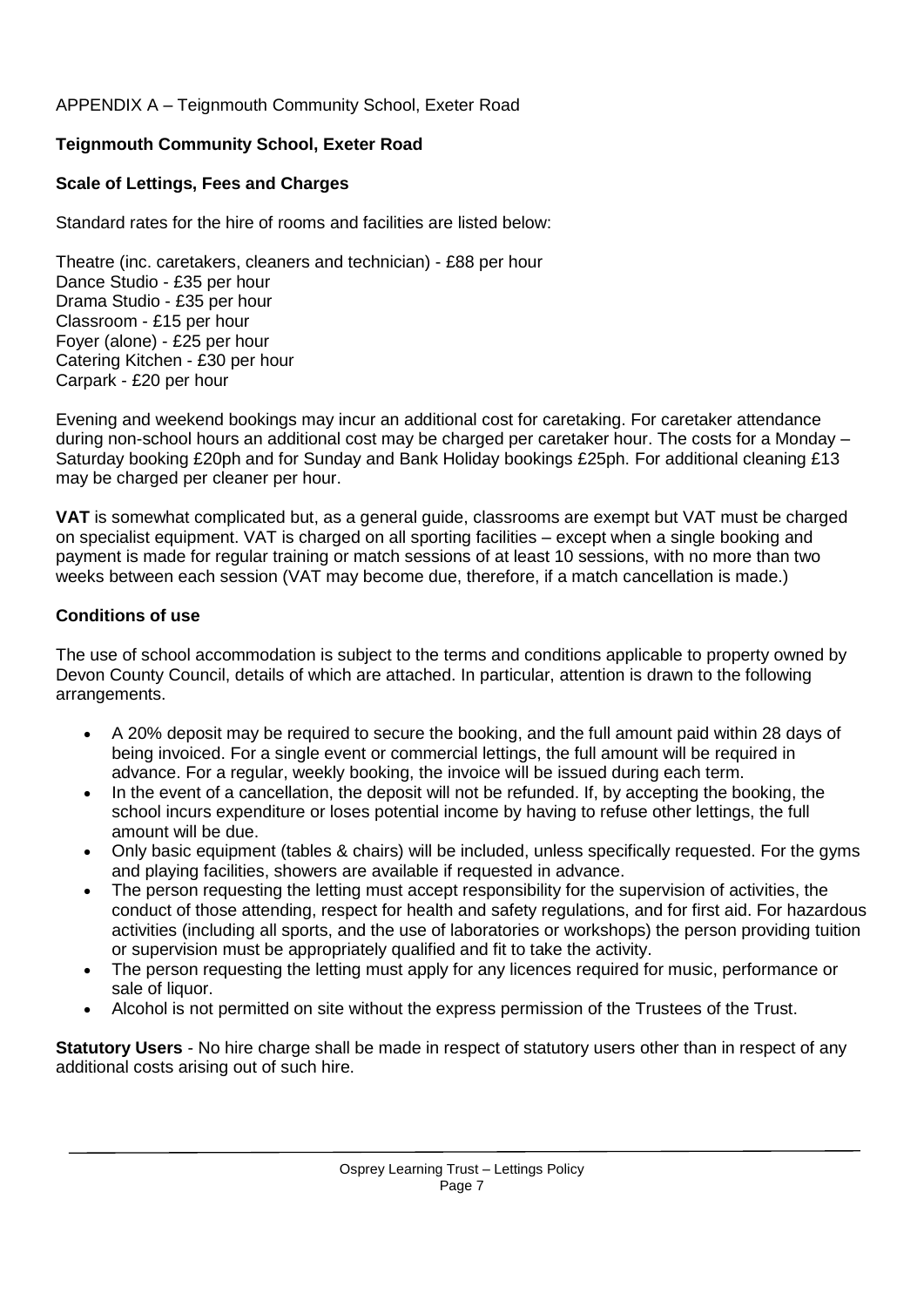**Designated Users** – Designated users will be charged for the hire of premises or equipment at cost. A lower charge may be made at the discretion of the Trust Board provided that the difference is generated from other lettings, i.e. the school budget does not subsidise the letting.

**Private Users** – Varying rates will apply depending on the nature of use and the business of the applicant. If price varies then this will need prior approval by the Trust Board.

**Standard rate**: This rate will apply to any non-profit making group or individual in respect of private functions.

**Discounted rate**: this rate will apply to groups specifically working with young people (under 18) to a maximum of 30% to be agreed at the discretion of the Trust Board; **Commercial rate**: this is equivalent to the standard rate plus 10%. This charge will be made in respect of any activity organised by a commercial business or where an admission charge is made for profit.

### **Booking**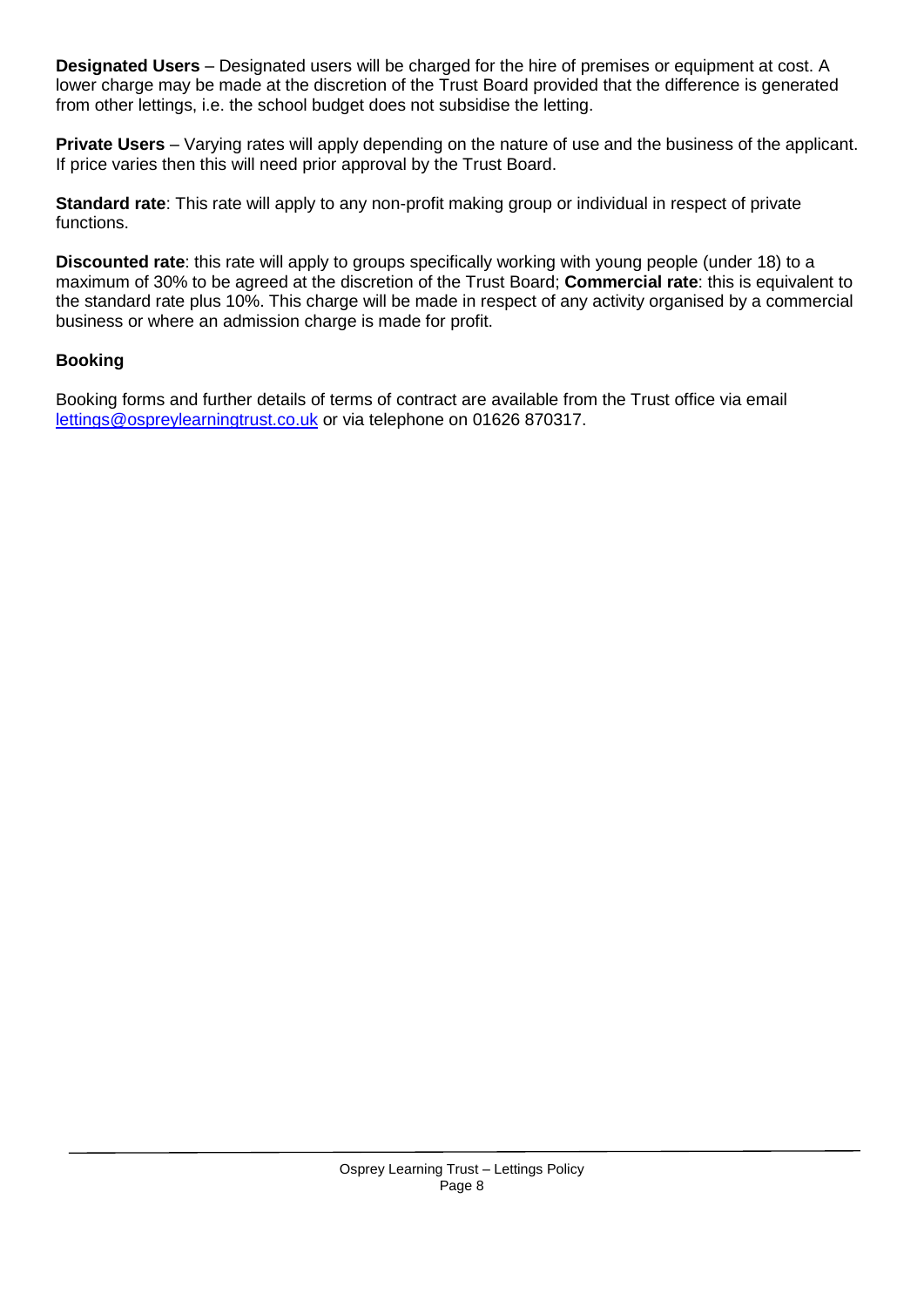# APPENDIX B – Teignmouth Community School, Mill Lane

# **Teignmouth Community School, Mill Lane**

# **Scale of Lettings, Fees and Charges**

Standard rates for the hire of rooms and facilities are listed below:

School Hall - £25 per hour Sports Field - £20 per hour Playground - £20 per hour Classroom - £15 per hour Carpark - £20 per hour

Evening and weekend bookings may incur an additional cost for caretaking. For caretaker attendance during non-school hours an additional cost may be charged per caretaker hour. The costs for a Monday – Saturday booking £20ph and for Sunday and Bank Holiday bookings £25ph. For additional cleaning £13 may be charged per cleaner per hour.

**VAT** is somewhat complicated but, as a general guide, classrooms are exempt but VAT must be charged on specialist equipment. VAT is charged on all sporting facilities – except when a single booking and payment is made for regular training or match sessions of at least 10 sessions, with no more than two weeks between each session (VAT may become due, therefore, if a match cancellation is made.)

# **Conditions of use**

The use of school accommodation is subject to the terms and conditions applicable to property owned by Devon County Council, details of which are attached. In particular, attention is drawn to the following arrangements.

- A 20% deposit may be required to secure the booking, and the full amount paid within 28 days of being invoiced. For a single event or commercial lettings, the full amount will be required in advance. For a regular, weekly booking, the invoice will be issued during each term.
- In the event of a cancellation, the deposit will not be refunded. If, by accepting the booking, the school incurs expenditure or loses potential income by having to refuse other lettings, the full amount will be due.
- Only basic equipment (tables & chairs) will be included, unless specifically requested. For the gyms and playing facilities, showers are available if requested in advance.
- The person requesting the letting must accept responsibility for the supervision of activities, the conduct of those attending, respect for health and safety regulations, and for first aid. For hazardous activities (including all sports, and the use of laboratories or workshops) the person providing tuition or supervision must be appropriately qualified and fit to take the activity.
- The person requesting the letting must apply for any licences required for music, performance or sale of liquor.
- Alcohol is not permitted on site without the express permission of the Trustees of the Trust.

**Statutory Users** - No hire charge shall be made in respect of statutory users other than in respect of any additional costs arising out of such hire.

**Designated Users** – Designated users will be charged for the hire of premises or equipment at cost. A lower charge may be made at the discretion of the Trust Board provided that the difference is generated from other lettings, i.e. the school budget does not subsidise the letting.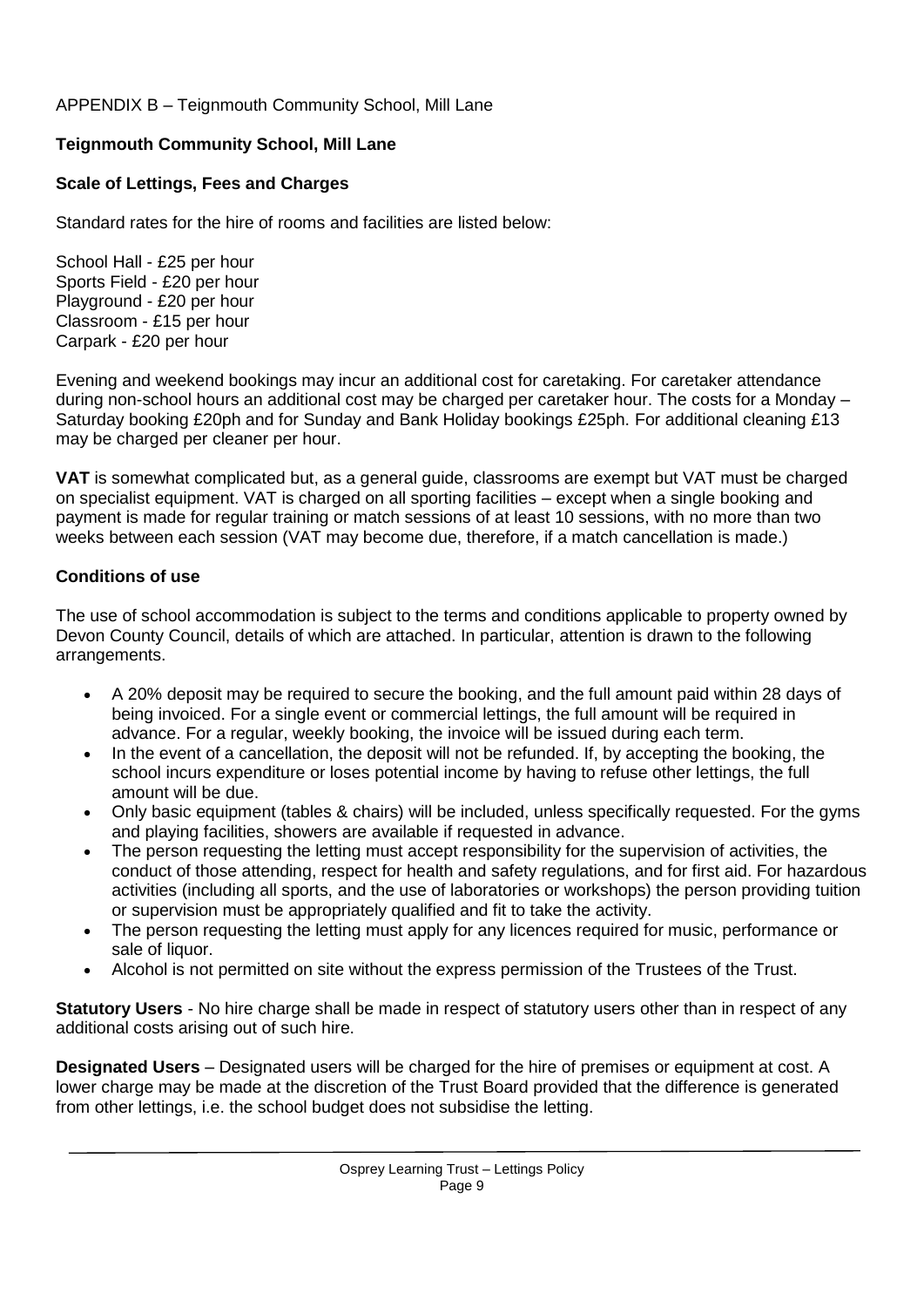**Private Users** – Varying rates will apply depending on the nature of use and the business of the applicant. If price varies then this will need prior approval by the Trust Board.

**Standard rate**: This rate will apply to any non-profit making group or individual in respect of private functions.

**Discounted rate**: this rate will apply to groups specifically working with young people (under 18) to a maximum of 30% to be agreed at the discretion of the Trust Board; **Commercial rate**: this is equivalent to the standard rate plus 10%. This charge will be made in respect of any activity organised by a commercial business or where an admission charge is made for profit.

### **Booking**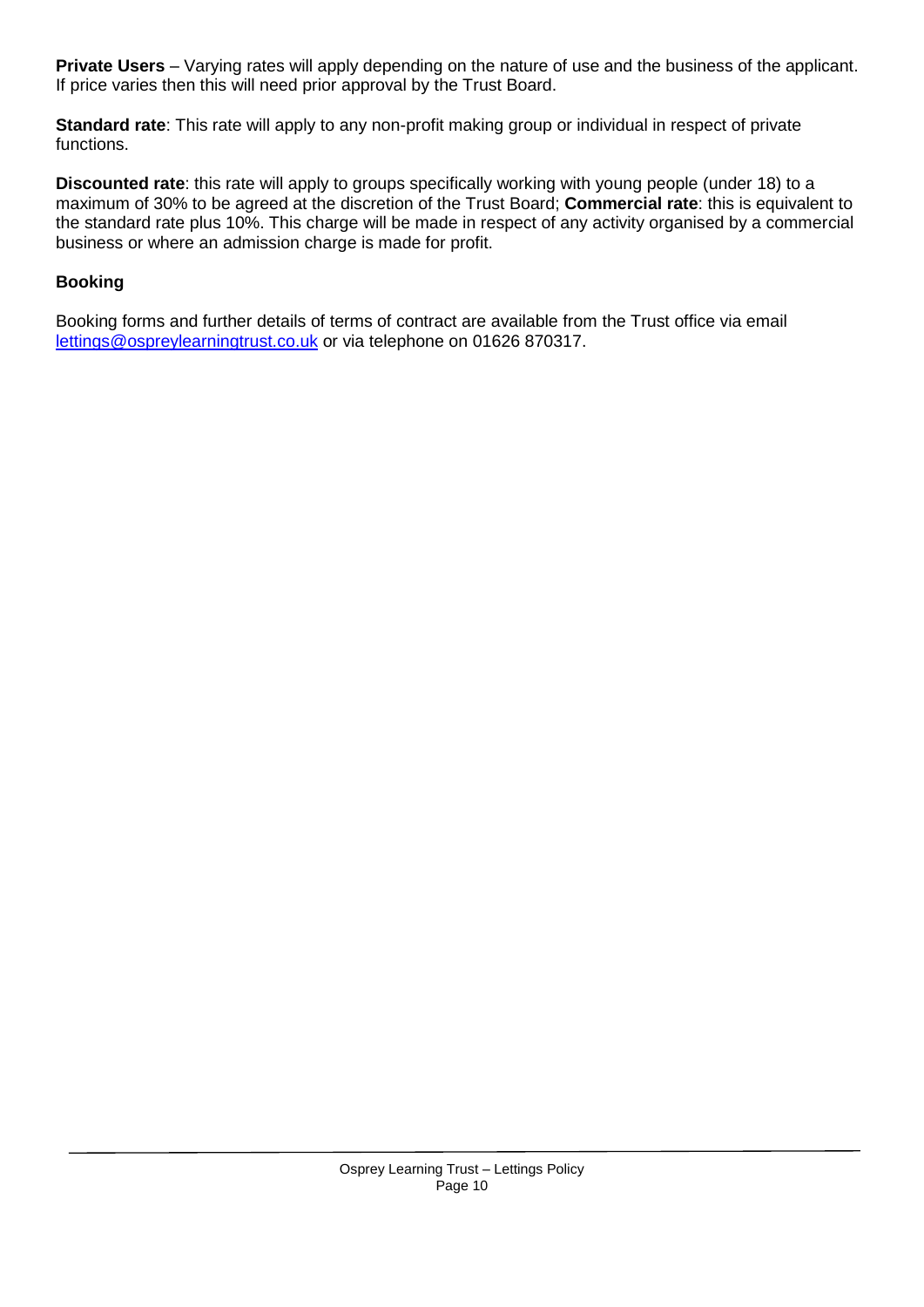# **Alive Health incl. 3G Astro**

### **Scale of Lettings, Fees and Charges**

Standard rates for the hire of rooms and facilities are listed below:

Studio - £15 per hour Sports Hall - £15 per hour, per third Astro/3G – £30 per hour. Although prices may vary due to club affiliation. Please see below. Sports Field - £20 per hour

Evening and weekend bookings may incur an additional cost for caretaking. For caretaker attendance during non-school hours an additional cost may be charged per caretaker hour. The costs for a Monday – Saturday booking £20ph and for Sunday and Bank Holiday bookings £25ph. For additional cleaning £13 may be charged per cleaner per hour.

**VAT** is somewhat complicated but, as a general guide, classrooms are exempt but VAT must be charged on specialist equipment. VAT is charged on all sporting facilities – except when a single booking and payment is made for regular training or match sessions of at least 10 sessions, with no more than two weeks between each session (VAT may become due, therefore, if a match cancellation is made.)

### **Conditions of use**

The use of school accommodation is subject to the terms and conditions applicable to property owned by Devon County Council, details of which are attached. In particular, attention is drawn to the following arrangements.

- A 20% deposit may be required to secure the booking, and the full amount paid within 28 days of being invoiced. For a single event or commercial lettings, the full amount will be required in advance. For a regular, weekly booking, the invoice will be issued during each term.
- In the event of a cancellation, the deposit will not be refunded. If, by accepting the booking, the school incurs expenditure or loses potential income by having to refuse other lettings, the full amount will be due.
- Only basic equipment (tables & chairs) will be included, unless specifically requested. For the gyms and playing facilities, showers are available if requested in advance.
- The person requesting the letting must accept responsibility for the supervision of activities, the conduct of those attending, respect for health and safety regulations, and for first aid. For hazardous activities (including all sports, and the use of laboratories or workshops) the person providing tuition or supervision must be appropriately qualified and fit to take the activity.
- The person requesting the letting must apply for any licences required for music, performance or sale of liquor.
- Alcohol is not permitted on site without the express permission of the Trustees of the Trust.

**Statutory Users** - No hire charge shall be made in respect of statutory users other than in respect of any additional costs arising out of such hire.

**Designated Users** – Designated users will be charged for the hire of premises or equipment at cost. A lower charge may be made at the discretion of the Trust Board provided that the difference is generated from other lettings, i.e. the school budget does not subsidise the letting.

**Private Users** – Varying rates will apply depending on the nature of use and the business of the applicant. If price varies then this will need prior approval by the Trust Board.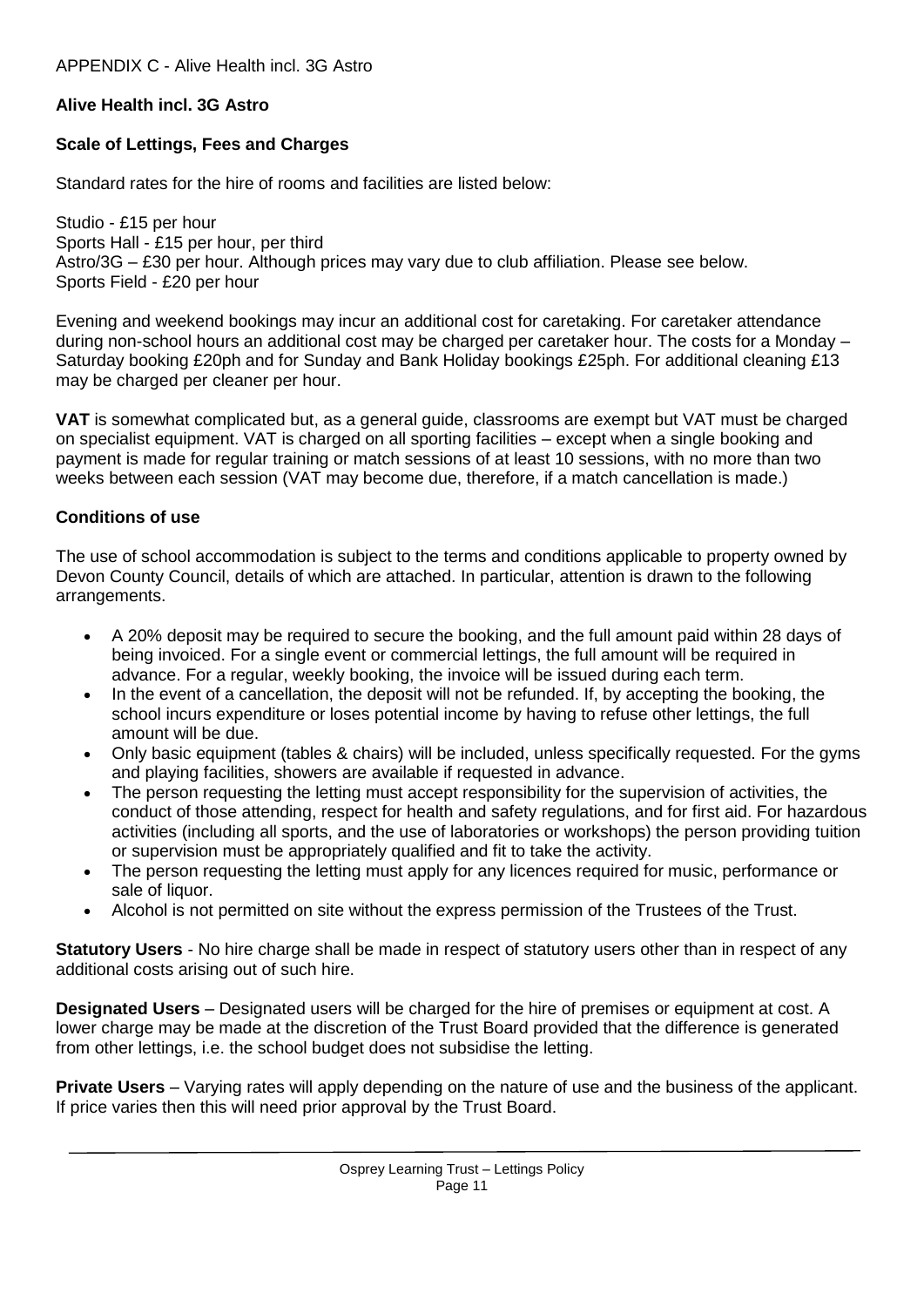**Standard rate**: This rate will apply to any non-profit making group or individual in respect of private functions.

**Discounted rate**: this rate will apply to groups specifically working with young people (under 18) to a maximum of 30% to be agreed at the discretion of the Trust Board; **Commercial rate**: this is equivalent to the standard rate plus 10%. This charge will be made in respect of any activity organised by a commercial business or where an admission charge is made for profit.

# **Booking**

Booking forms and further details of terms of contract are available via email lettings@ospreylearningtrust.co.uk or 01626 870317.

# **Pricing Structure 2020**

|                          | <b>PRICING POLICY Weekdays 5.30-10pm</b> | <b>Match Play Weekends</b>    |     |                             |     |                  |     |
|--------------------------|------------------------------------------|-------------------------------|-----|-----------------------------|-----|------------------|-----|
| <b>Key partner clubs</b> |                                          | <b>Charter Standard clubs</b> |     | <b>Non Charter Standard</b> |     | 5v5 Mini         | £15 |
| (FITC)                   |                                          | <b>(Junior and Adult</b>      |     | Clubs/ pay and play         |     | Soccer -         |     |
|                          |                                          |                               |     |                             |     | 1 hour           | 1/3 |
|                          |                                          |                               |     |                             |     | 7v7 - 1 hour     | £20 |
| <b>Third</b>             | £22                                      | <b>Third</b>                  | £26 | Third                       | £30 | booking          |     |
|                          |                                          |                               |     |                             |     |                  | 1/3 |
|                          |                                          |                               |     |                             |     | 9v9- full pitch- | £25 |
| <b>Two Thirds</b>        | £38                                      | <b>Two Thirds</b>             | £42 | Two Thirds                  | £50 | 1.5 hours        |     |
|                          |                                          |                               |     |                             |     | booking          |     |
|                          |                                          |                               |     |                             |     | 11v11- Full      | £50 |
| <b>Full pitch</b>        | £60                                      | <b>Full pitch</b>             | £65 | <b>Full pitch</b>           | £70 | Pitch 2 hour     |     |
|                          |                                          |                               |     |                             |     | booking          |     |

| Other hire full pitch per hour |      |
|--------------------------------|------|
| Commercial                     | £120 |
| <b>County FA</b>               | £60  |
| <b>Professional Club</b>       | £100 |

**Grass Pitch: Per hour.** £7.95 one side £15.00 Both sides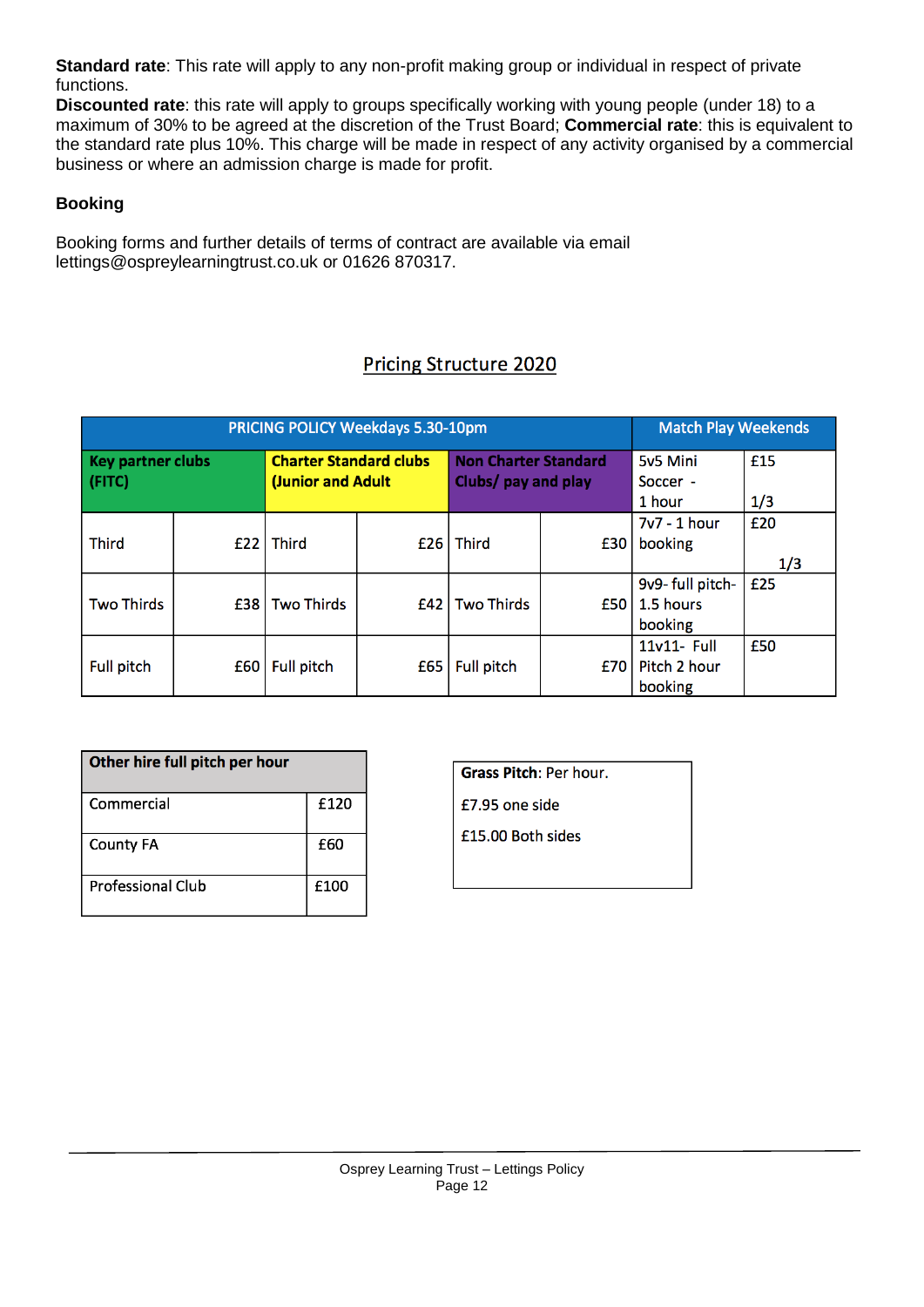# **Kenn C of E School & Kenton Primary School**

### **Scale of Lettings, Fees and Charges**

Standard rates for the hire of rooms and facilities are listed below:

School Hall - £25 per hour Sports Field - £20 per hour Playground - £20 per hour Classroom - £15 per hour

Evening and weekend bookings may incur an additional cost for caretaking. For caretaker attendance during non-school hours an additional cost may be charged per caretaker hour. The costs for a Monday – Saturday booking £20ph and for Sunday and Bank Holiday bookings £25ph. For additional cleaning £13 may be charged per cleaner per hour.

**VAT** is somewhat complicated but, as a general guide, classrooms are exempt but VAT must be charged on specialist equipment. VAT is charged on all sporting facilities – except when a single booking and payment is made for regular training or match sessions of at least 10 sessions, with no more than two weeks between each session (VAT may become due, therefore, if a match cancellation is made.)

### **Conditions of use**

The use of school accommodation is subject to the terms and conditions applicable to property owned by Devon County Council, details of which are attached. In particular, attention is drawn to the following arrangements.

- A 20% deposit may be required to secure the booking, and the full amount paid within 28 days of being invoiced. For a single event or commercial lettings, the full amount will be required in advance. For a regular, weekly booking, the invoice will be issued during each term.
- In the event of a cancellation, the deposit will not be refunded. If, by accepting the booking, the school incurs expenditure or loses potential income by having to refuse other lettings, the full amount will be due.
- Only basic equipment (tables & chairs) will be included, unless specifically requested. For the gyms and playing facilities, showers are available if requested in advance.
- The person requesting the letting must accept responsibility for the supervision of activities, the conduct of those attending, respect for health and safety regulations, and for first aid. For hazardous activities (including all sports, and the use of laboratories or workshops) the person providing tuition or supervision must be appropriately qualified and fit to take the activity.
- The person requesting the letting must apply for any licences required for music, performance or sale of liquor.
- Alcohol is not permitted on site without the express permission of the Trustees of the Trust.

**Statutory Users** - No hire charge shall be made in respect of statutory users other than in respect of any additional costs arising out of such hire.

**Designated Users** – Designated users will be charged for the hire of premises or equipment at cost. A lower charge may be made at the discretion of the Trust Board provided that the difference is generated from other lettings, i.e. the school budget does not subsidise the letting.

**Private Users** – Varying rates will apply depending on the nature of use and the business of the applicant. If price varies then this will need prior approval by the Trust Board.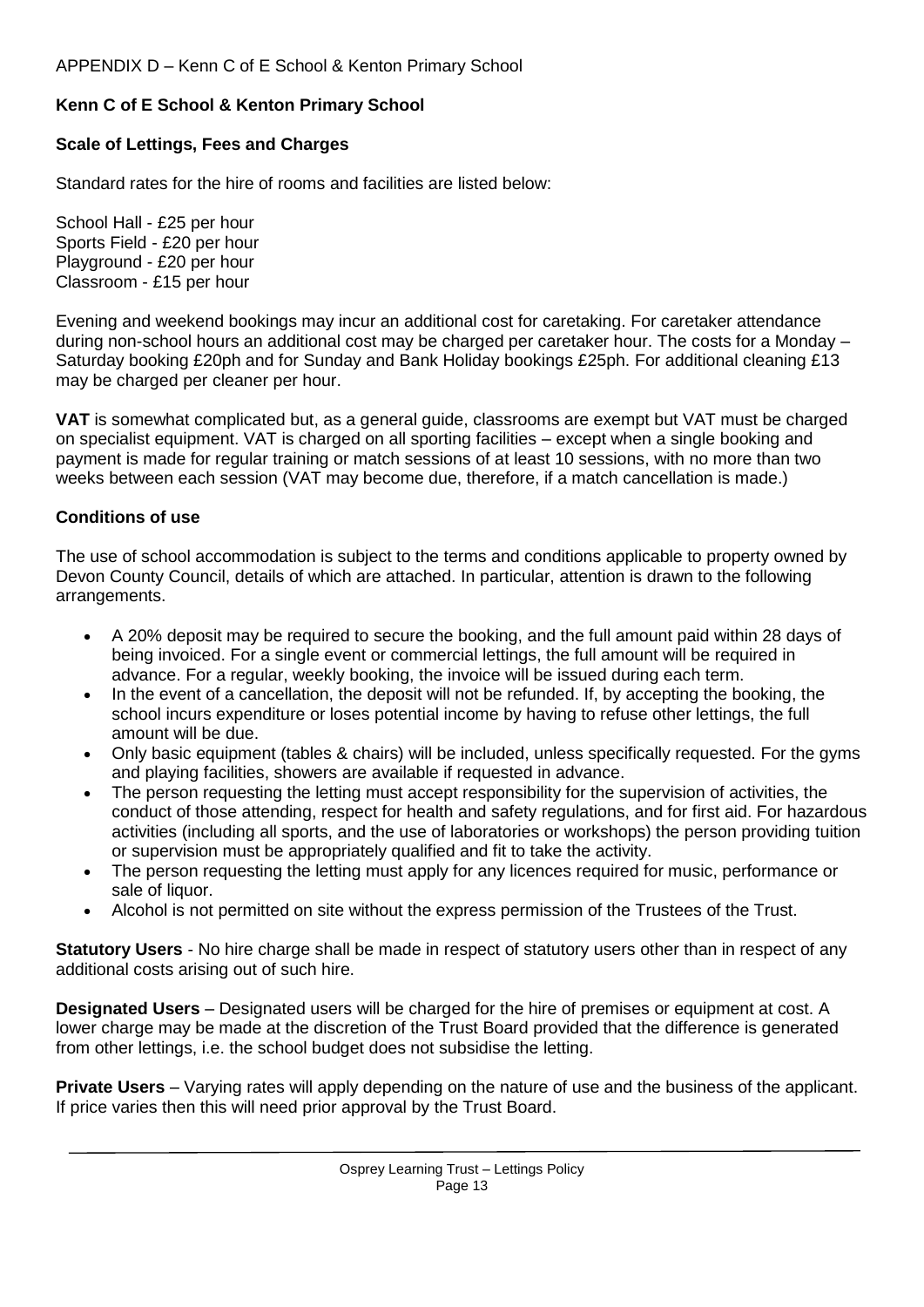**Standard rate**: This rate will apply to any non-profit making group or individual in respect of private functions.

**Discounted rate**: this rate will apply to groups specifically working with young people (under 18) to a maximum of 30% to be agreed at the discretion of the Trust Board; **Commercial rate**: this is equivalent to the standard rate plus 10%. This charge will be made in respect of any activity organised by a commercial business or where an admission charge is made for profit.

# **Booking**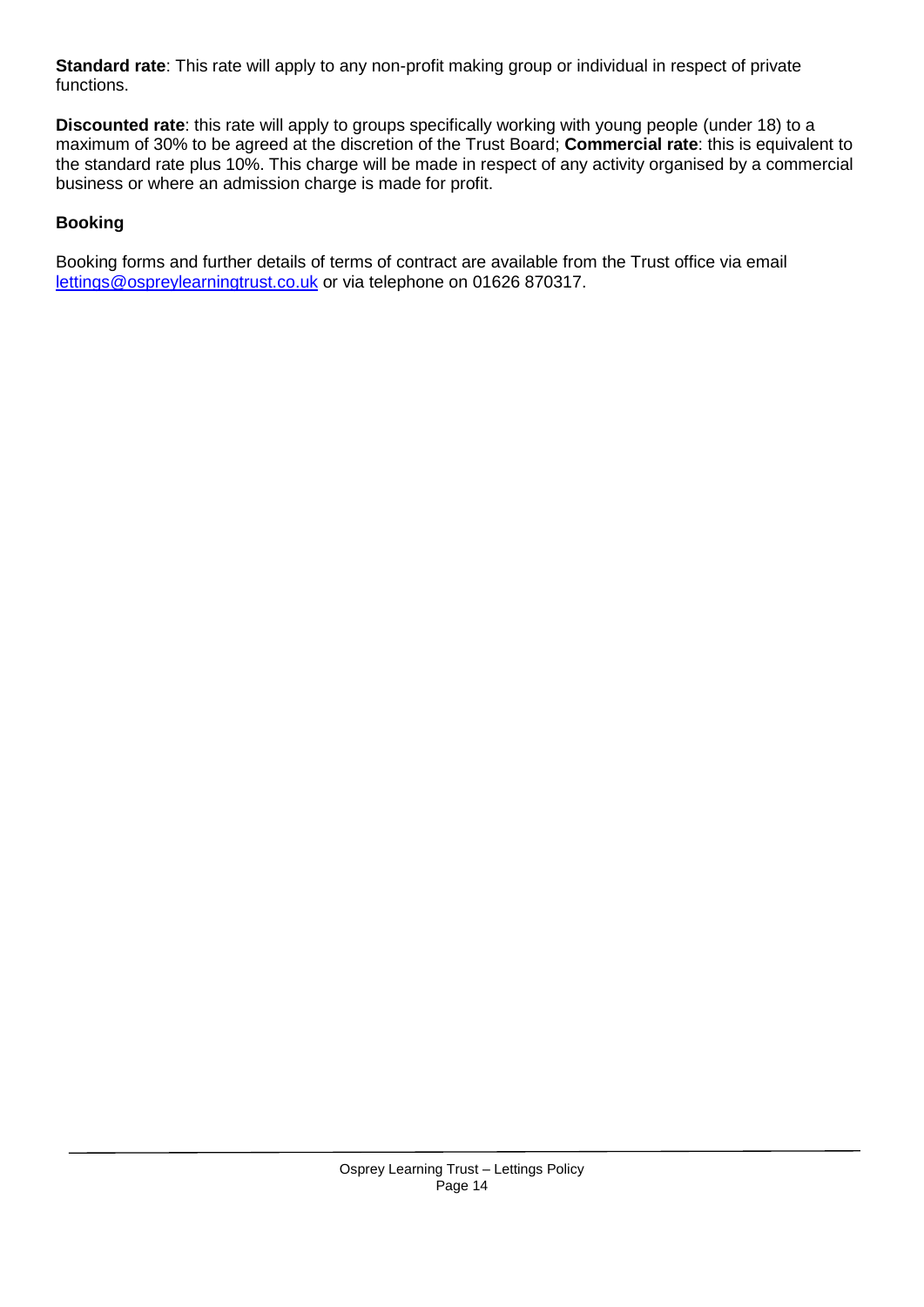# **Cockwood Primary School**

### **Scale of Lettings, Fees and Charges**

Standard rates for the hire of rooms and facilities are listed below:

School Hall - £25 per hour Sports Field - £20 per hour Playground - £20 per hour Classroom - £15 per hour

Evening and weekend bookings may incur an additional cost for caretaking. For caretaker attendance during non-school hours an additional cost may be charged per caretaker hour. The costs for a Monday – Saturday booking £20ph and for Sunday and Bank Holiday bookings £25ph. For additional cleaning £13 may be charged per cleaner per hour.

**VAT** is somewhat complicated but, as a general guide, classrooms are exempt but VAT must be charged on specialist equipment. VAT is charged on all sporting facilities – except when a single booking and payment is made for regular training or match sessions of at least 10 sessions, with no more than two weeks between each session (VAT may become due, therefore, if a match cancellation is made.)

### **Conditions of use**

The use of school accommodation is subject to the terms and conditions applicable to property owned by Devon County Council, details of which are attached. In particular, attention is drawn to the following arrangements.

- A 20% deposit may be required to secure the booking, and the full amount paid within 28 days of being invoiced. For a single event or commercial lettings, the full amount will be required in advance. For a regular, weekly booking, the invoice will be issued during each term.
- In the event of a cancellation, the deposit will not be refunded. If, by accepting the booking, the school incurs expenditure or loses potential income by having to refuse other lettings, the full amount will be due.
- Only basic equipment (tables & chairs) will be included, unless specifically requested. For the gyms and playing facilities, showers are available if requested in advance.
- The person requesting the letting must accept responsibility for the supervision of activities, the conduct of those attending, respect for health and safety regulations, and for first aid. For hazardous activities (including all sports, and the use of laboratories or workshops) the person providing tuition or supervision must be appropriately qualified and fit to take the activity.
- The person requesting the letting must apply for any licences required for music, performance or sale of liquor.
- Alcohol is not permitted on site without the express permission of the Trustees of the Trust.

**Statutory Users** - No hire charge shall be made in respect of statutory users other than in respect of any additional costs arising out of such hire.

**Designated Users** – Designated users will be charged for the hire of premises or equipment at cost. A lower charge may be made at the discretion of the Trust Board provided that the difference is generated from other lettings, i.e. the school budget does not subsidise the letting.

**Private Users** – Varying rates will apply depending on the nature of use and the business of the applicant. If price varies then this will need prior approval by the Trust Board.